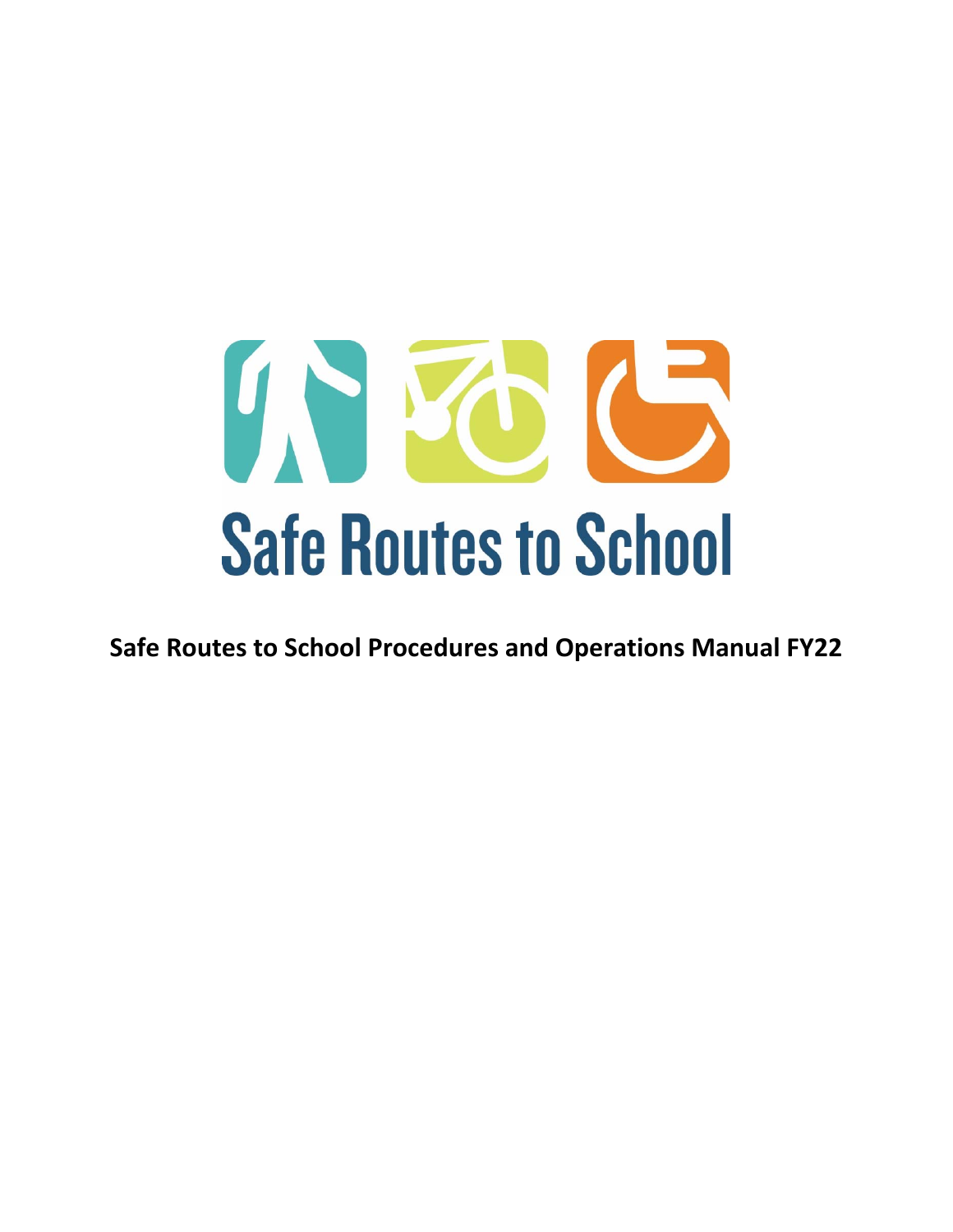### **Introduction**

Safe Routes to School (SRTS) is an international movement that makes it safe, convenient, and fun for students to walk, roll, and bike to school. The Michigan SRTS program is managed by the Michigan Department of Transportation (MDOT) with support provided by the Michigan Fitness Foundation (MFF), and seeks to:

- Enable and encourage students in grades K‐8, including those with disabilities, to walk and bicycle to school;
- Make bicycling and walking to school a safer and more appealing transportation choice, thereby encouraging a healthy and active lifestyle from an early age;
- Facilitate the planning, development, and implementation of projects and activities that will improve safety and reduce traffic, fuel consumption, and air pollution in the vicinity of elementary and middle schools;

The Michigan program works to achieve its mission by using the "6 E's", Engagement, Education, Encouragement, Evaluation, Engineering, and Equity as guiding principles during the SRTS planning and implementation; and its two grant programs, the Mini‐grant program and the Major‐grant program.

The Mini‐grant is a programming‐only grant, to help schools build a culture of walking, biking, and rolling among students. Mini‐grants can help a walking school bus program, an incentive program, a remote drop site, bike rodeos, and more. Schools can apply annually for up to \$10,000 each or up to \$100,000 for multiple schools. The application opens each year in January.

The Major‐grant is an award to help communities build sidewalks, crosswalks, and other eligible infrastructure improvements that may be needed to make it possible for students to walk, bike, and roll safely to school. There is up to \$220,000 per school available for infrastructure and an additional \$10,000 per school to build programming around your project. The Major‐grant requires communities to undergo an in‐depth planning process that can take anywhere from six months to a year prior to submitting an application. Application deadlines are on an on-going and rolling basis.

Both grants include non‐infrastructure programs, the objectives of which are to:

- 1. Build awareness, support, and effective implementation of active transportation programs as measured by:
	- a. The number of students who participate throughout the program year
	- b. An increase in the number of adult volunteers assisting with active transportation program activities
	- c. The number of community partners who actively assist with program activities
- 2. Develop a sustainable active transportation program as measured by:
	- a. Continued active transportation route service participation
	- b. Education beyond the term of the funding award
- 3. Create innovative programs and activities, as measured by:
	- a. Site visits and regular communication with MFF staff

This manual is meant to be a supplement to all non-infrastructure contracts with the Michigan Fitness Foundation

**Safe Routes to School Program. Items in this manual will help your community understand program guidelines,**

**invoicing procedures for timely reimbursement, and progress reporting instructions.**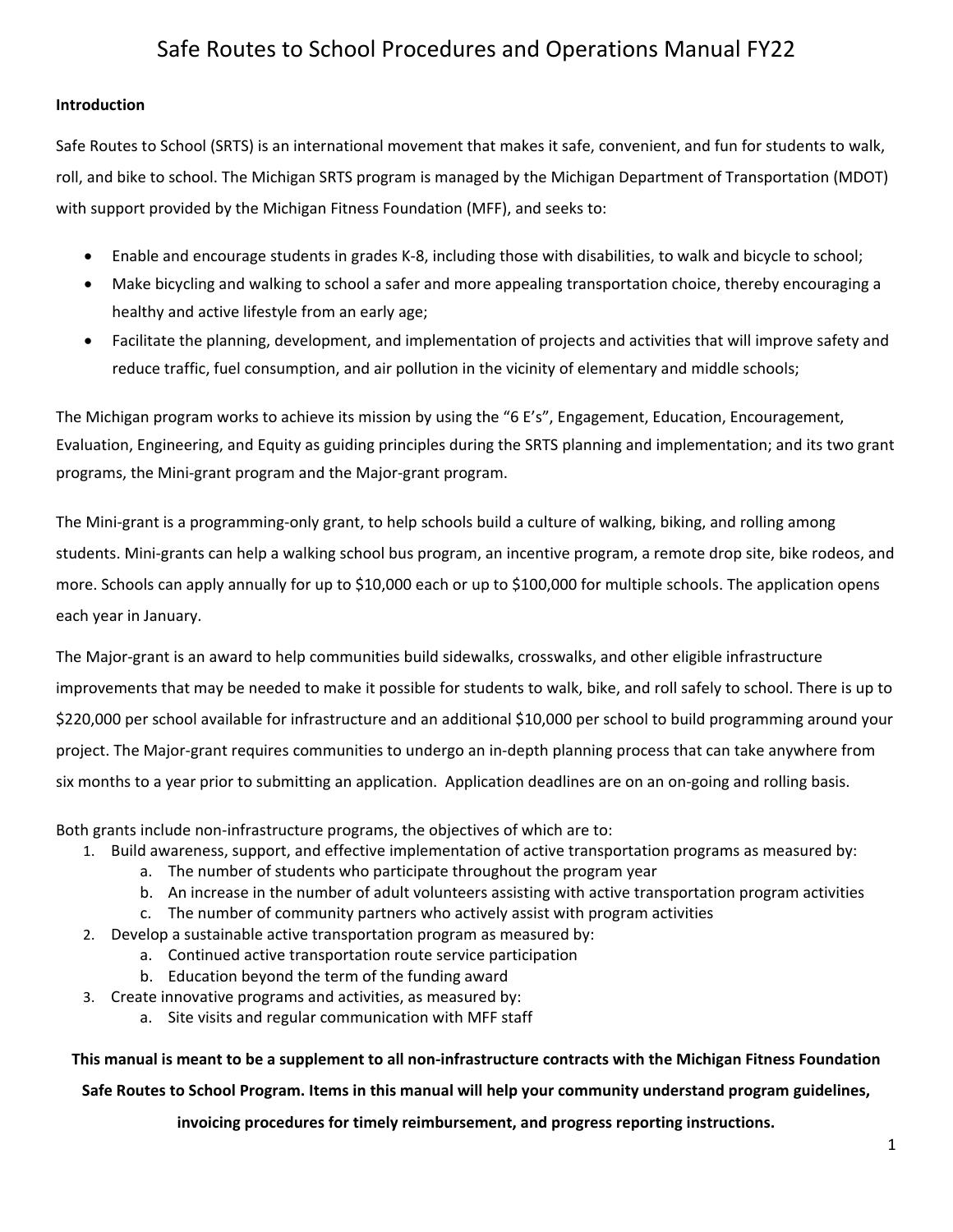### **Table of Contents**

| <b>Topic</b>                                   | Page |
|------------------------------------------------|------|
| Section 1: Fiduciary & School Responsibilities | 3    |
| Section 2: Contract Procedures                 | 4    |
| Section 3: Invoice Procedures                  | 5    |
| Section 4: Eligible Expenses and Programs      | 13   |
| Section 5: Programming and Resources           | 16   |
| Section 6: Additional Information              | 18   |
| Section 7: Contact Information                 | 19   |
| Section 8: Assurances                          | 20   |
| Section 9: Example Documents                   | 23   |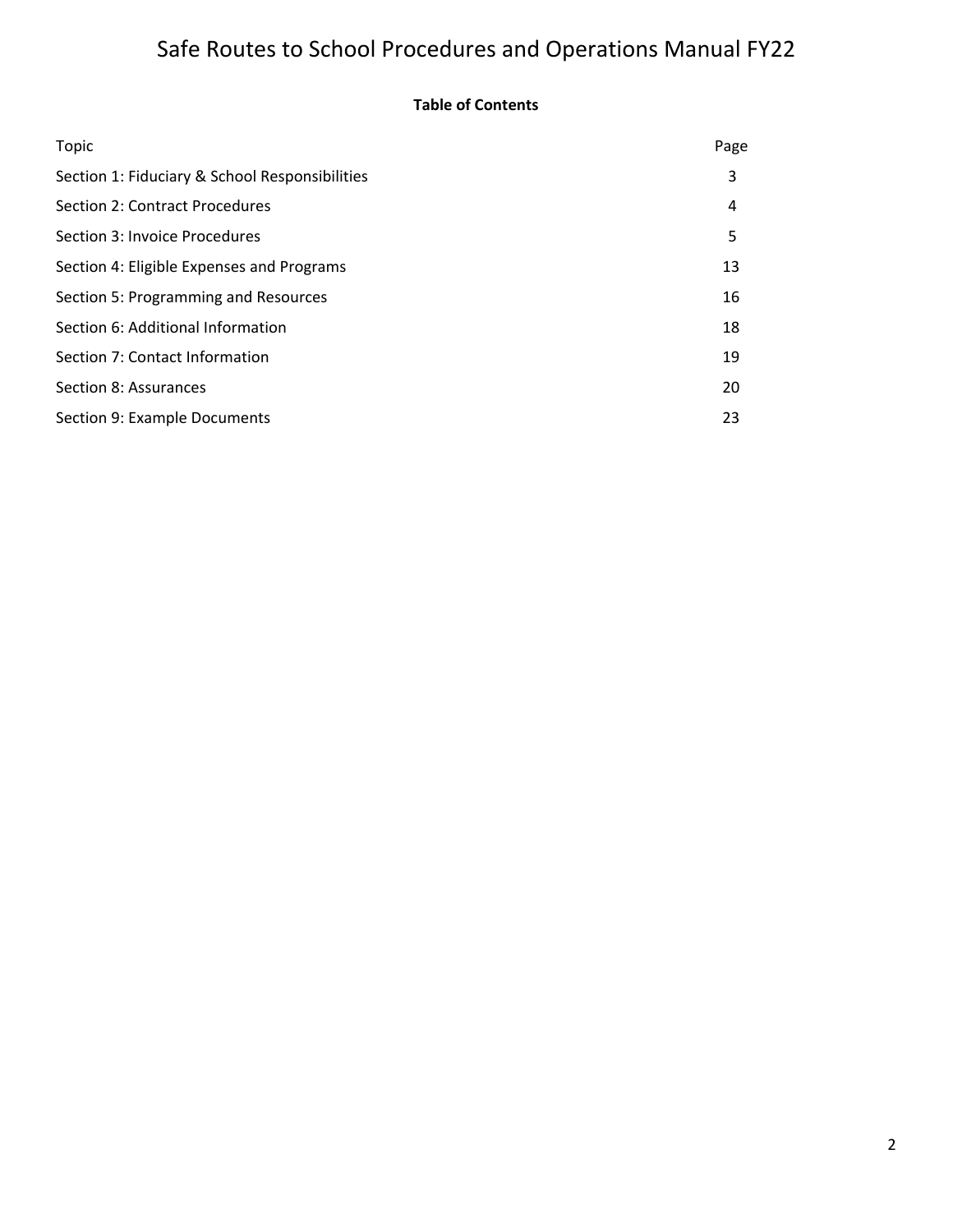### **Section 1: Fiduciary & School Responsibilities**

The following is information for the fiduciary overseeing the project. These conditions apply to the party undersigned in the contract.

### **What is a fiduciary responsible for?**

- 1. A fiduciary manages all financial aspects of the contract:
	- a) Develop and implement spending procedures and payment schedules.
	- b) Ensure funding spent in accordance with the contract's Award Summary.
		- 1. All activities and encouragement items must be SRTS-purposed—they must encourage or enable students to walk or bicycle to and from school.
	- c) Pay for approved expenses before submitting for reimbursement.
	- d) Submit required reporting documents and back‐up documentation (receipts) using the Michigan Fitness Foundation forms and templates for reimbursement.
		- 1. The reimbursement process may take up to 90 days from the submission of an accurate and complete reporting packet.
- 2. A fiduciary manages all reporting aspects of the contract:
	- a) Communicate reporting and invoicing guidelines to the SRTS program coordinator (and school principal if requested).
	- b) Submit reports, invoices, and receipts to Michigan Fitness Foundation for reimbursement in a timely manner.
- 3. Champion Safe Routes to School activities and projects.
- 4. Work with principals and coordinators to solve problems and issues that may arise throughout the life of the contract.

### **Fiduciary Recipient Guidelines**

- 1. Recipients must not spend funds until the subcontract is executed.
- 2. Recipients must carefully review the subcontract and assurances before signing it, as you are held accountable to **all provisions, including the Prime Agreement between MFF and MDOT.**
- 3. Recipients must complete the post surveys before submitting the final invoicing packet. Final reimbursement will not be made until any post survey(s) are completed.
- 4. Recipients must complete and return an A‐133 form.
- 5. Recipients must complete and return the "Request to Add or Update Vendor in CTRAK" form.
- 6. Fiduciary should complete and return "ACH Authorization Form" to authorize electronic payment of reimbursement.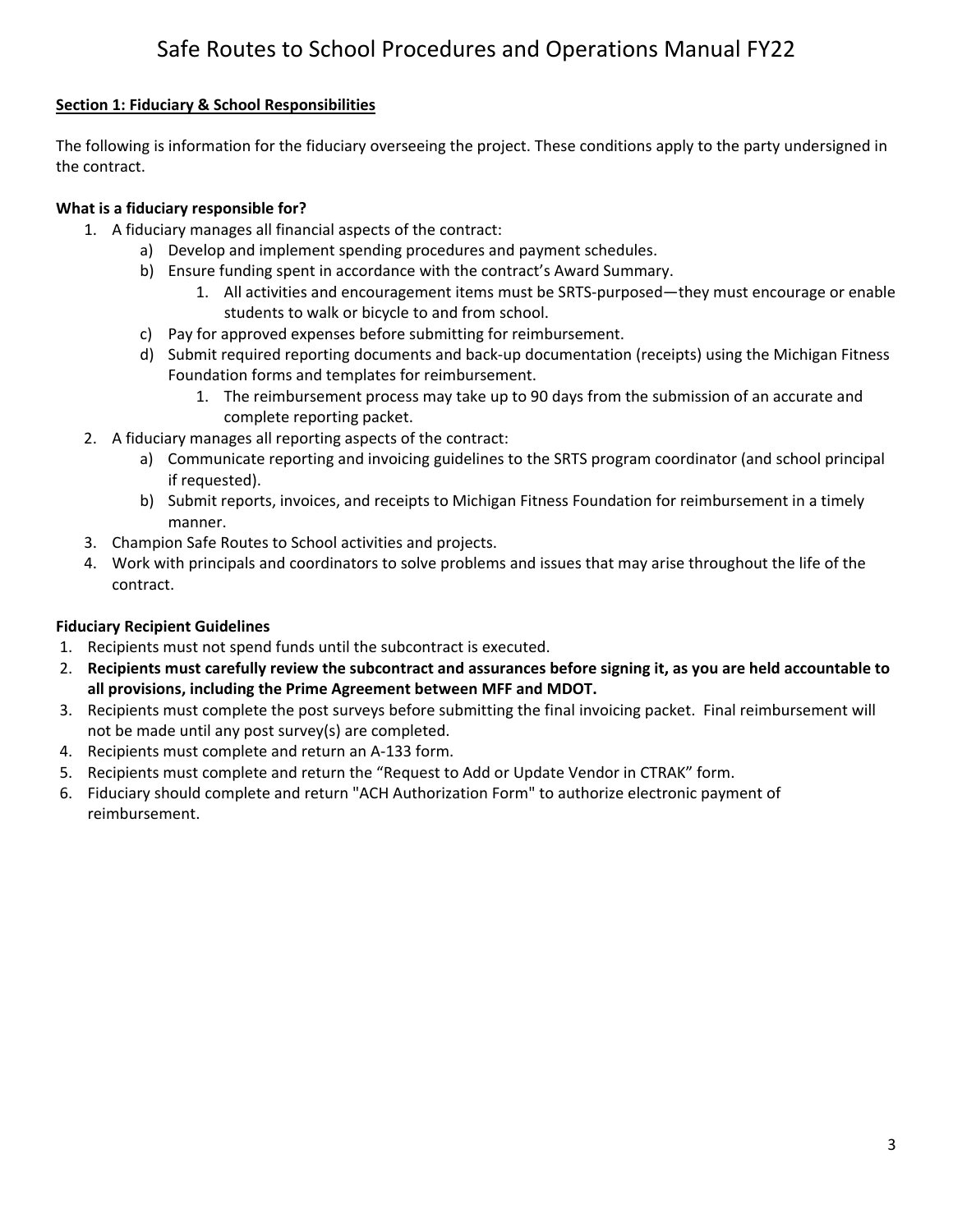### **Section 2: Contract Procedures**

#### **Contracts**

The Michigan Fitness Foundation enters into contracts for the non‐infrastructure portion of the Safe Routes to School programs. Eligible recipients include public, charter, or non‐public schools or school districts serving students with at least one grade in the K‐8 range. Schools with existing SRTS programs are eligible to apply as well. Schools, school districts, 501(c)(3) organizations, and others working in partnership with schools are welcome to apply on behalf of a school. Non-school entities must have the consent of the school principal(s) at time of application.

All non-infrastructure contracts will open on a yearly basis on October 1<sup>st</sup> and close on September 30<sup>th</sup> of the following year. Contracts will open for one year, with the option of a one‐year extension. Mini‐grant contracts will open on June  $1<sup>st</sup>$  (\*) and close on September 30<sup>th</sup> of the following year.

\*pending Director Approval

The following documents must be signed and returned before or when the contract is signed. Please refer all questions to our Contracts Coordinator if assistance on these documents is needed. See Section 7 for contact information.

**See Section 9 for Example of Single Audit Certification** 

**See Section 9 for Example of CTRAK Addition** 

See Section 8 for assurances. They are included in the contract and will require the signature of the fiduciary.

### **Maintaining Records**

All original materials and supporting documentation for billings must be kept on file at your organization and available upon request until MDOT's final SRTS audit has been completed. This includes, but is not limited to time sheets, payroll records, invoices and receipts for all direct expenses, and documentation of indirect rates (if applicable).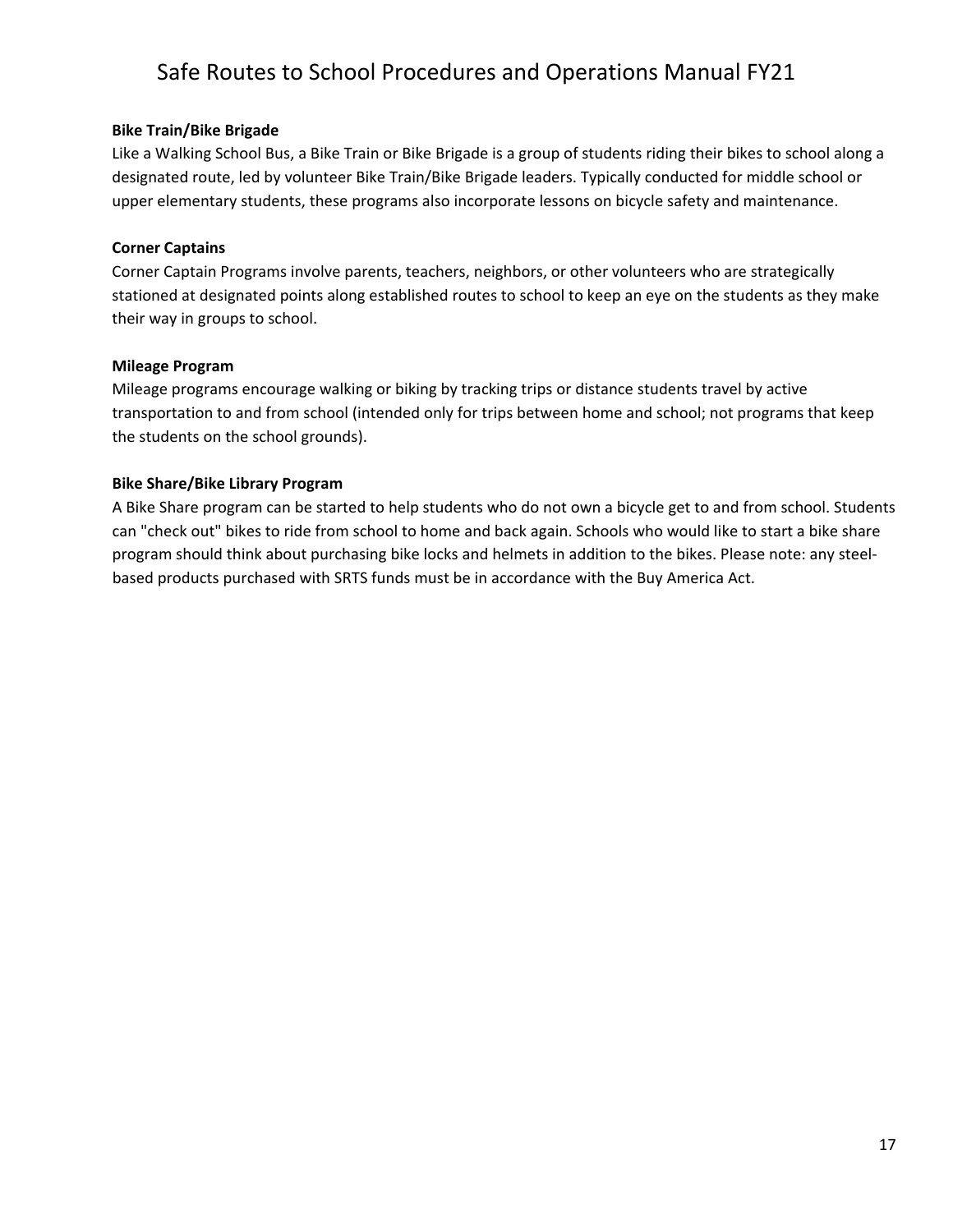### **Section 6: Additional Information**

### **Communications & Media:**

While communications with schools, parents, and community members is necessary – if you plan to reach out to a broader audience, such as the news media or other statewide audiences, work with MFF first. The contract does provide explicit language on preauthorization of materials used for external audiences:

"Any public relations communications and/or products pertaining to this Contract or the SERVICES hereunder that are intended for an external audience will not be made without prior written approval from MDOT or the Michigan Fitness Foundation, and then only in accordance with explicit instructions from MDOT and the Michigan Fitness Foundation. Examples of public relations communications and/or products may include the following:

- a. Use of MDOT logo or the Michigan Fitness Foundation logo;
- b. Brochures, flyers, invitations, programs, or any other printed materials intended for an external audience:
- c. Postings on social media sites or Web sites;
- d. New or updated video, digital versatile dish (DVD), or video sharing productions;
- e. Exhibits or presentations."

While this is explicit to say external audience, everyday communication with your communities, partners, and their agents (including using emails, social media, and brochures) is acceptable.

### **Project Completion and Surveys:**

Final invoices and progress reports must be submitted within 30 days of program completion. All fiduciaries must complete a post‐survey package prior to submitting a final invoice.

Mini‐grant Recipients – please complete a post‐grant evaluation.

Major-grant recipients – please complete a full survey package, including parent surveys, student surveys, and travel tallies. As you come closer to the end of your grant, please provide yourself plenty of time to complete the package. For example, if you plan to finish at the end of the school year, think about completing the surveys in the spring.

For questions about the surveys please contact the Operations Coordinator. See Section 7 for contact information.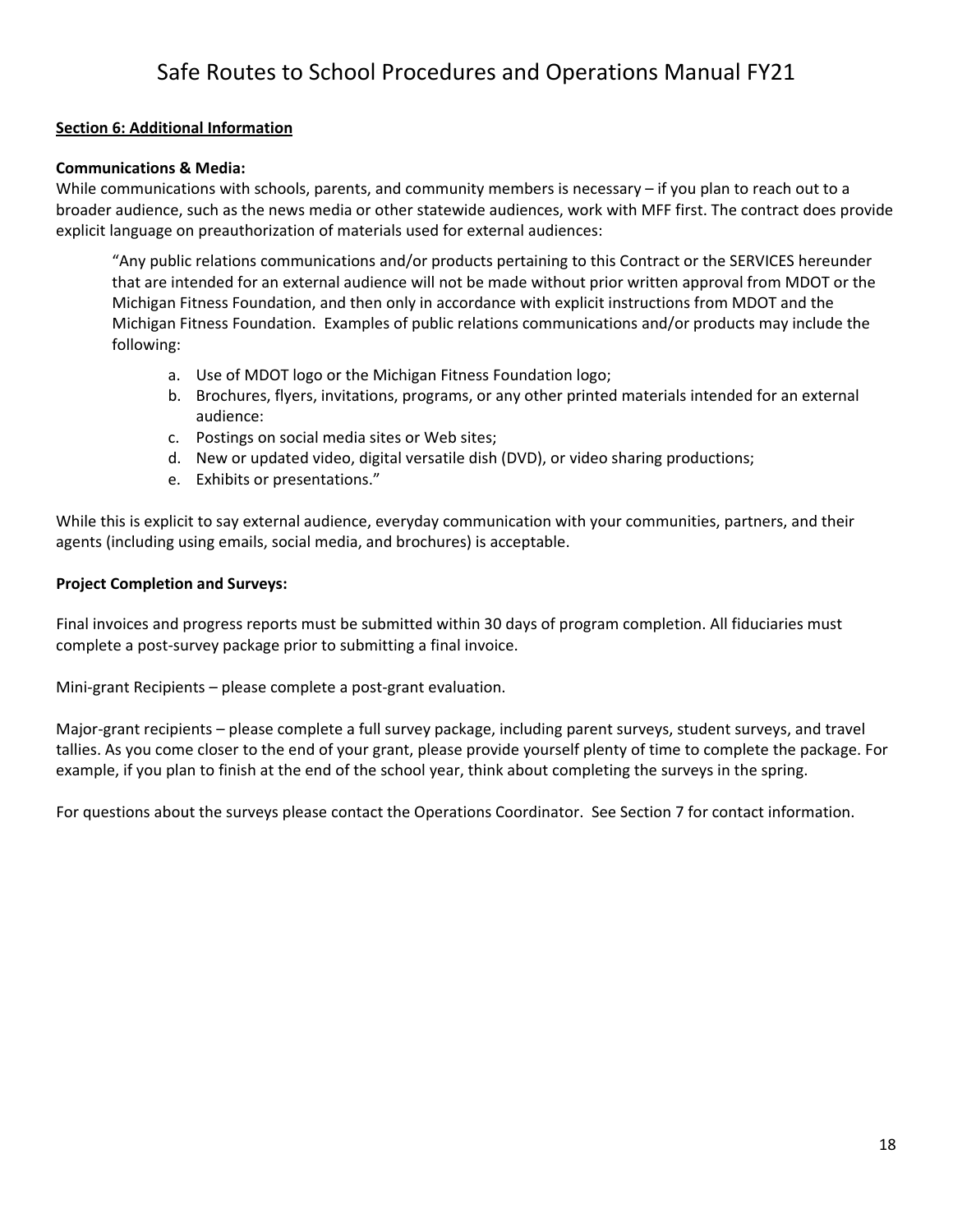### S**ection 7: Contact Information**

### **Michigan Fitness Foundation**

Katie Alexander Director of Safe Routes to School 517‐908‐3830 kalexander@michiganfitness.org

Adam Jenks Program Coordinator 517‐908‐3814 AJenks@michiganfitness.org

**Michigan Department of Transportation** Bryan Armstrong Program Manager, SRTS 517‐335‐2636 armstrongb@michigan.gov

Colleen Synk Operations Coordinator 517‐908‐3826 csynk@michiganfitness.org

Max Fulkerson Contracts Coordinator 517‐908‐3832 Mfulkerson@michiganfitness.org

**National Safe Routes to School Partnership** Margo Pedroso Deputy Director margo@saferoutespartnership.org 301‐292‐1043 *Fort Washington, MD*

### **Please visit our website www.saferoutesmichigan.org**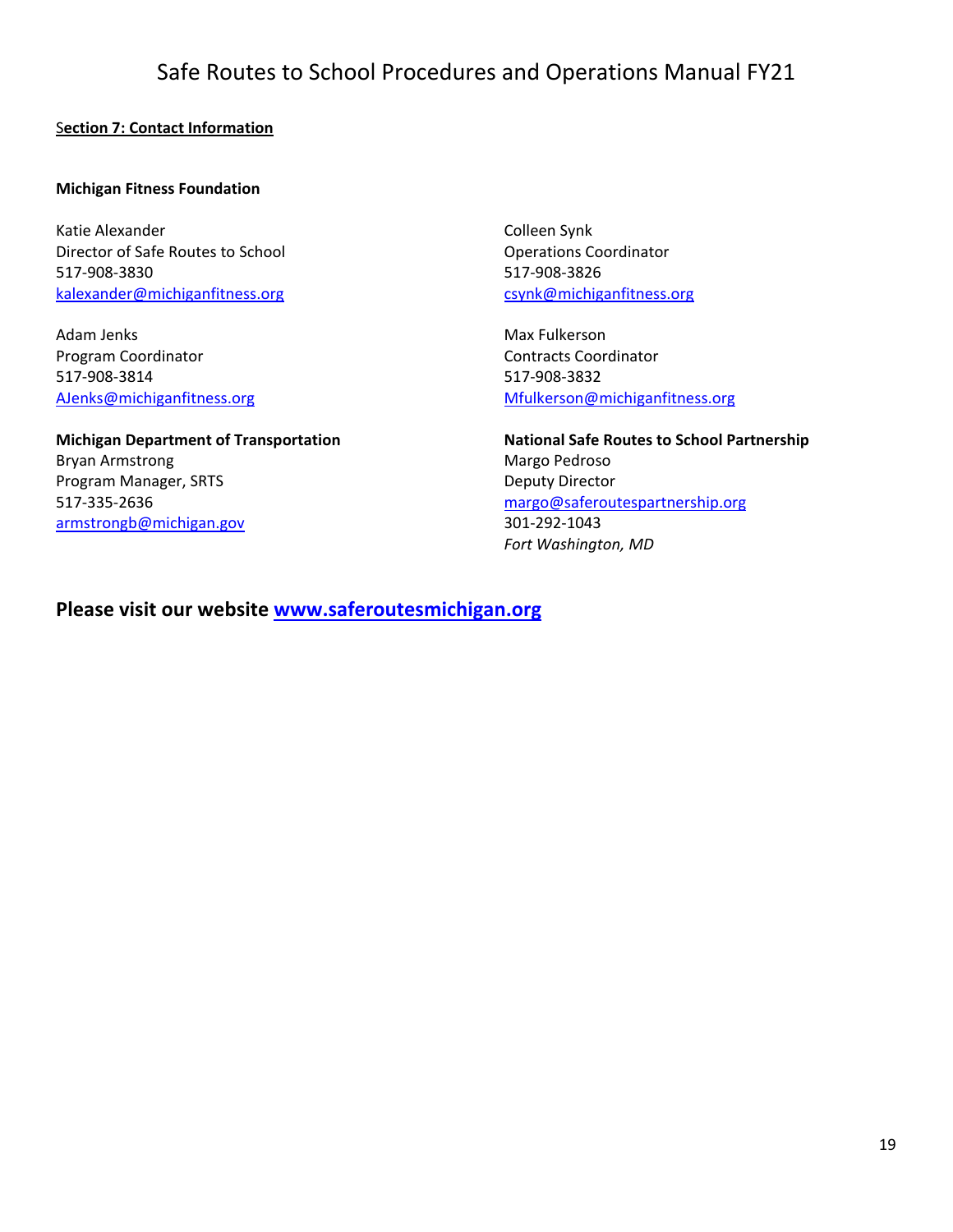### **Section 8: Assurances**

Michigan Fitness Foundation Safe Routes to School Subrecipient Assurances / Certifications

Last updated July 2, 2018, Reviewed August 14, 2020

In order to be eligible to receive Safe Routes to School (SRTS) non-infrastructure funding, your organization, referred to as Subconsultant, agrees to comply with assurances outlined below.

### **Part A: Compliance/Legal ‐**

- 1. Subconsultant will comply with the requirements of the federal Office of Management and Budget (OMB) 2 CFR Part 200 Uniform Administrative Requirements, Cost Principles, and Audit Requirements for Federal Awards, sometimes referred to as OMB Uniform Guidance (UG).
- 2. Subconsultant agrees to read and follow all program guidance issued by Federal Highways Authority (FHWA), Michigan Department of Transportation (MDOT), or Michigan Fitness Foundation (MFF).
- 3. Subconsultant will maintain records, including executed subcontracts until the final MDOT audit is completed and all other pending matters are closed.
- 4. MDOT, FHWA or its representative may inspect, copy, scan or audit the Subconsultant or PRIME records at any reasonable time after giving reasonable notice. Any audit, examination, review, assessment, inspection and/or investigation performed would allow MDOT to make financial adjustments to charges for which Subconsultant has requested reimbursement via an MDOT service contract and require Subconsultant to be directly responsible for any monies owed MDOT.
- 5. Subconsultant will comply with Title VI Attachment E.
- 6. Subconsultant will not generate program income from the sale of items purchased with award money or the income total will be deducted from the award total.
- 7. Subconsultant understands that staff paid with SRTS funds must comply with time and effort documentation and reporting requirements as described in 2 CFR 200 OMB Uniform Guidance (UG).
- 8. Subconsultant shall be governed by the laws of the State of Michigan and compliant with all applicable Federal laws and regulations, as set forth in the Prime Agreement.
- 9. The Organization's signature on this Contract constitutes the Organization's certification that to the best of his or her knowledge and belief:
	- a. No federal appropriated funds have been paid or will be paid by or on behalf of the undersigned to any person for influencing or attempting to influence an officer or employee of any federal agency, a member of Congress, an officer or employee of Congress, or an employee of a member of Congress in connection with the awarding of any federal contract, the making of any federal grant, the making of any federal loan, the entering into of any cooperative contract, and the extension, continuation, renewal, amendment, or modification of any federal contract, grant, loan, or cooperative agreement.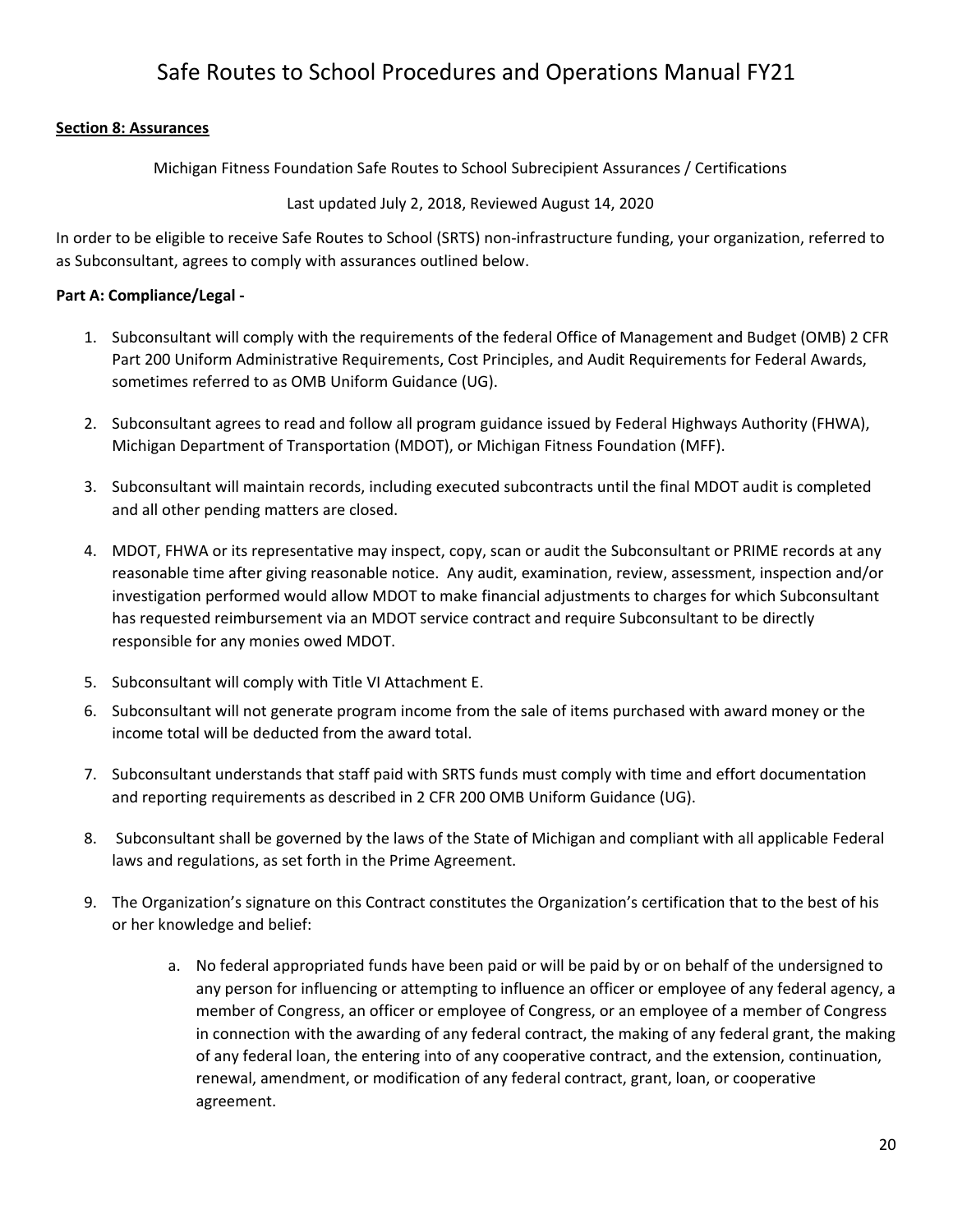b. If any funds other than federal appropriated funds have been paid or will be paid to any person for influencing or attempting to influence an officer or employee of any federal agency, a member of Congress, an officer or employee of Congress, or an employee of a member of Congress in connection with this federal contract, grant, loan, or cooperative agreement, the undersigned will complete and submit Standard Form‐LLL, "Disclosure Form to Report Lobbying," in accordance with its instructions.

This certification is a material representation of fact upon which reliance was placed when this transaction was made or entered into. Submission of this certification is a prerequisite for making or entering into this transaction imposed by Section 1352, Title 31, U.S. Code. Any person who fails to file the required certification will be subject to a civil penalty of not less than Ten Thousand Dollars (\$10,000.00) and not more than One Hundred Thousand Dollars (\$100,000.00) for each failure.

### **Part B: Administration ‐**

- 1. Subconsultant has in place systems for accounting, purchasing, and document management that meet the requirements for administering federally funded programs and function to identify and prevent waste, fraud, and abuse.
- 2. Subconsultant agrees to submit invoices and progress reports in accordance with the schedule presented in the SRTS Procedures & Operations Manual unless prior written approval is obtained from MFF.
- 3. Subconsultant agrees to read and follow administrative requirements and meet fiduciary responsibilities as described in the SRTS Procedures and Operations Manual.
- 4. Subconsultant shall submit within 30 calendar days after the date of completion of the award, all financial, performance, and other reports required by the terms and conditions of the award.
- 5. Subconsultant agrees that when any contracted services in excess of \$10,000.00 paid with SRTS funds are reasonable and necessary for program implementation, the Subconsultant will obtain quotes from more than one entity, whenever possible, and will maintain records of the procurement process which includes a written description of the scope of work, any deliverables associated with the contract, the time frame for the services, and the total cost. The Subconsultant agrees to pay invoices only upon completion of the work and will maintain all invoices and receipts for the work performed.
- 6. Subconsultant agrees to inform MFF in advance when the rate of compensation changes for any staff position that is funded through SRTS.

### **Part C: Media and Communications –**

1. News releases pertaining to this Contract or the Services to which it relates will not be made without prior written approval from MDOT, and then only in accordance with explicit instructions from MDOT. News releases made without MDOT's approval will be considered a breach of the Contract, and MDOT may terminate this Contract under the termination provisions of Section 22(b).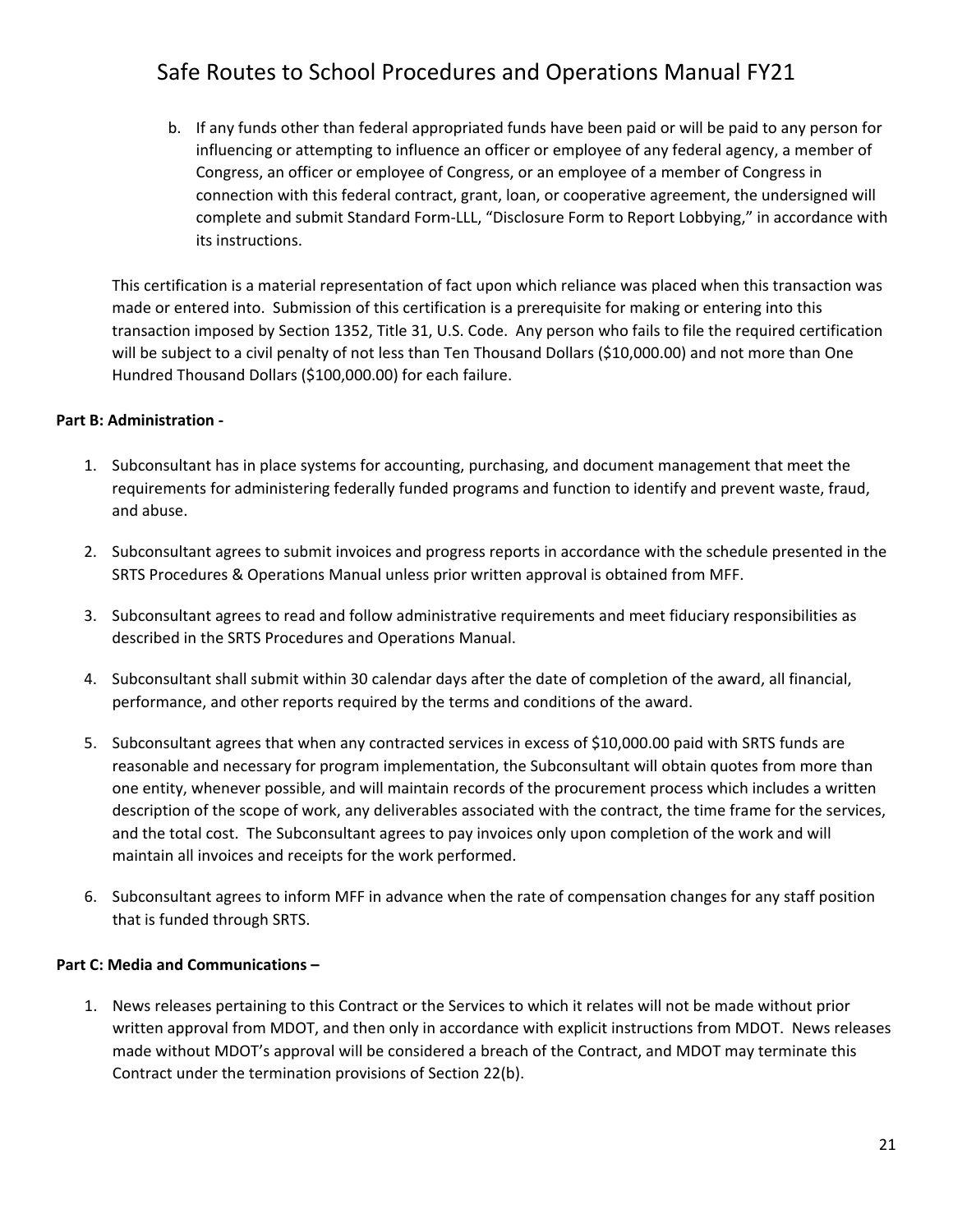- 2. Any public relations communications and/or products pertaining to this Contract or the SERVICES hereunder that are intended for an external audience will not be made without prior written approval from MDOT or the Michigan Fitness Foundation, and then only in accordance with explicit instructions from MDOT and the Michigan Fitness Foundation (MFF). Examples of public relations communications and /or products may include the following:
	- a. Use of MDOT logo or the Michigan Fitness Foundation logo
	- b. Brochures, flyers, invitations, programs, or any other printed materials intended for an external audience
	- c. Postings on social media sites or Web sites
	- d. New or updated video, DVD, or video sharing productions
	- e. Exhibits or presentations

### **A violation of this provision constitutes a breach of this Contract and the prequalification rules.**

#### **Part D: Training –**

1. Subconsultant agrees to watch the series of SRTS training videos, provided by MFF, on the topics of Programming and Grant Resources, Invoicing and Fiduciary Responsibilities, and Evaluation and Reporting.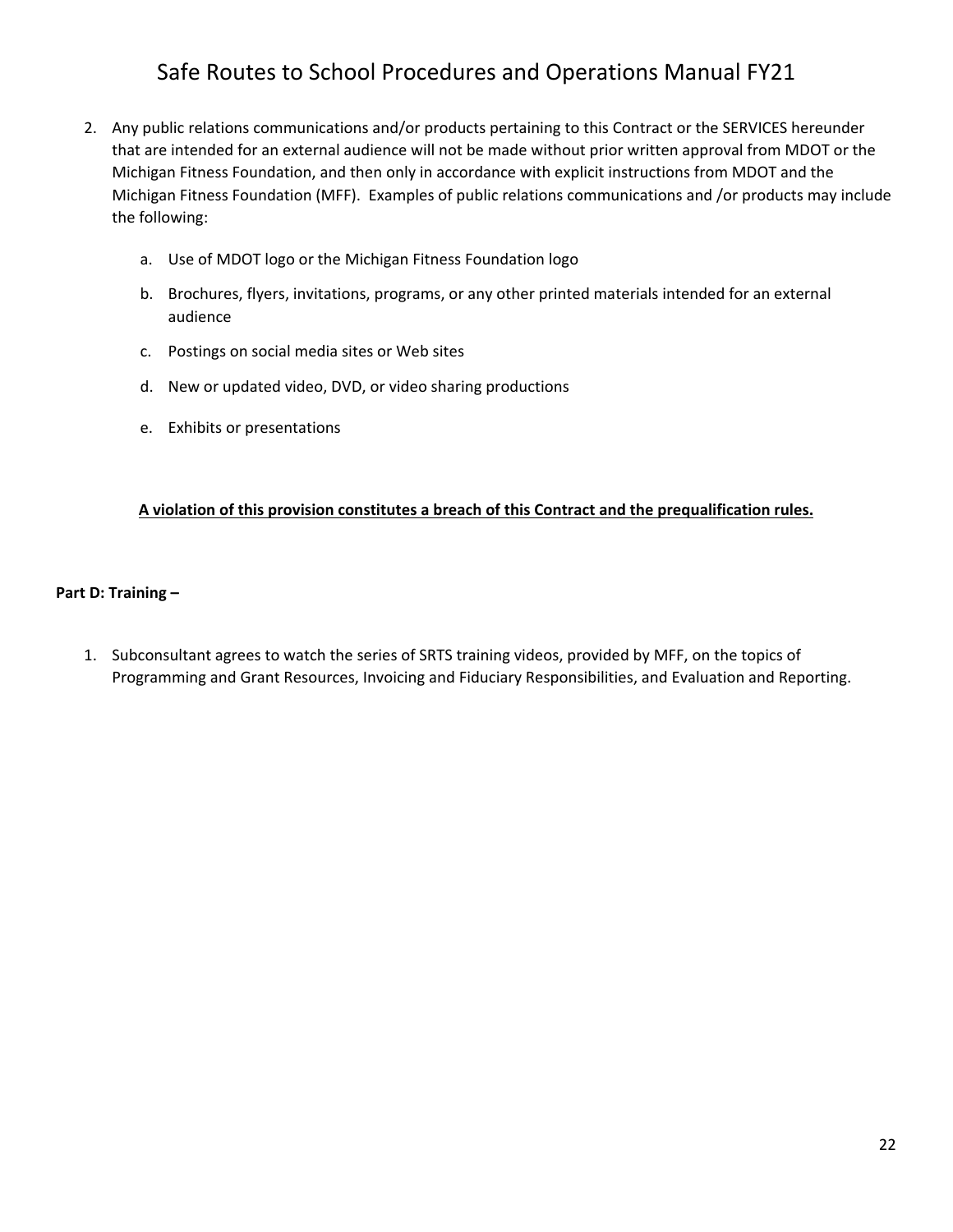### **Section 9: Example Documents**

The following pages are examples of documents that you are required to submit as the fiduciary for Safe Routes to School Non-infrastructure funding. The first two are required to be eligible to receive funds and the rest are components of a complete invoice/billing package that you would submit to be reimbursed for approved, eligible expenses for SRTS program activities. Please contact the Contracts Coordinator or the Program Coordinator if you have questions about how/when to use these forms. See Section 7 for contact information.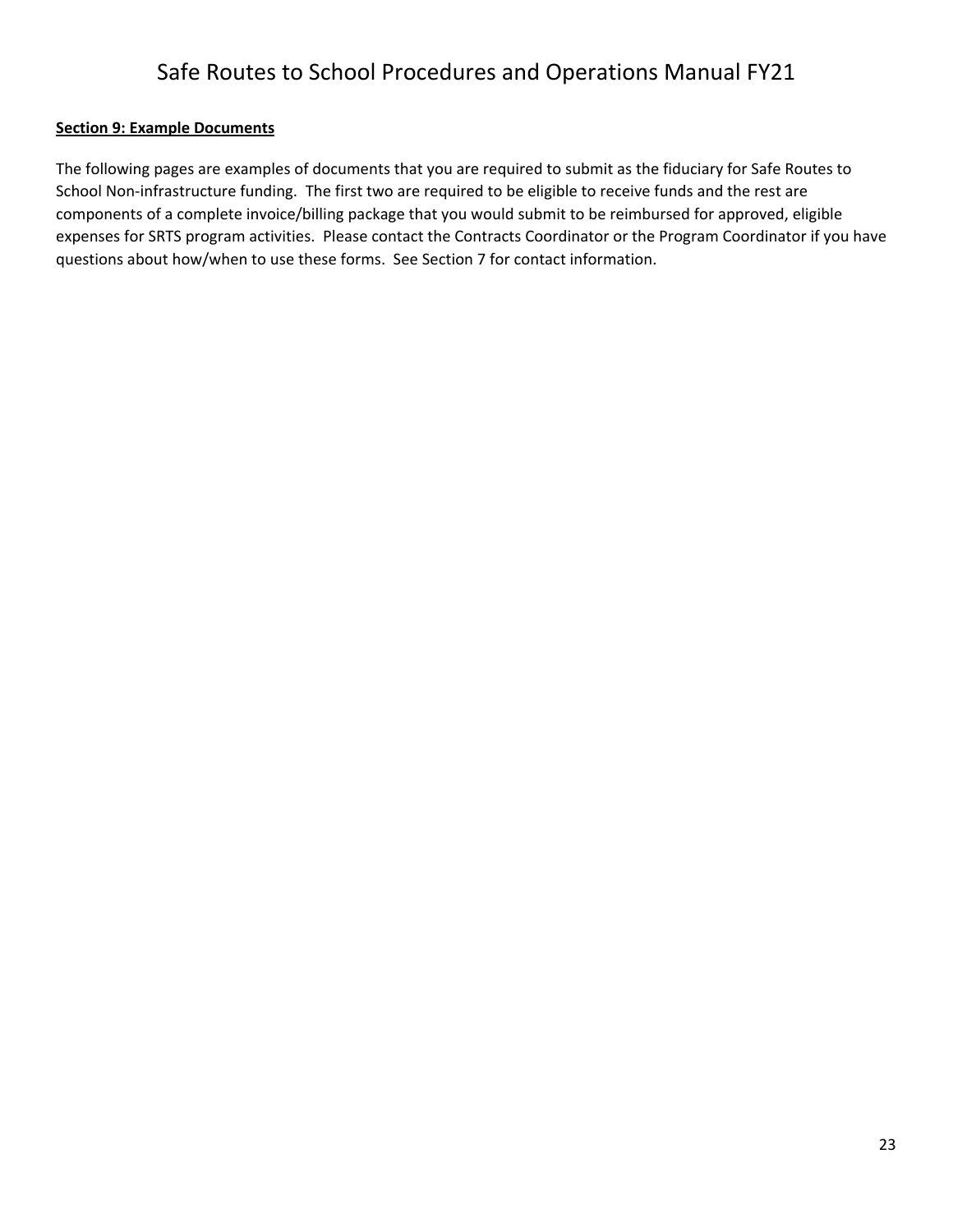### **Subrecipient Single Audit Certification Request**

The Federal Office of Management and Budget (OMB) Part 200 - UNIFORM ADMINISTRATIVE REQUIREMENTS, COST PRINCIPLES, AND AUDIT REQUIREMENTS FOR FEDERAL AWARDS requires that recipients of Federal awards, who are subject to the provisions of this guidance, verify that Subrecipients of \$750,000 or more comply with the audit requirements in §200.500.

For Michigan Fitness Foundation (MFF) to satisfy its own OMB Part §200.500 requirements, we need a certification from your institution, as a Subrecipient, that you are in compliance with these requirements for your most recent fiscal year. Accordingly, **please check the appropriate box(es) and provide any required documents**:

|                |                        |                                                                         | <b>EXAMPLE</b>                                                                                                                                                                                                                                                                                                                              |                                    |
|----------------|------------------------|-------------------------------------------------------------------------|---------------------------------------------------------------------------------------------------------------------------------------------------------------------------------------------------------------------------------------------------------------------------------------------------------------------------------------------|------------------------------------|
|                | Check one-> We are:    |                                                                         |                                                                                                                                                                                                                                                                                                                                             |                                    |
|                |                        |                                                                         | an educational institution and subject to OMB Part §200.500 -> please complete part A                                                                                                                                                                                                                                                       |                                    |
|                |                        |                                                                         | a not-for-profit organization and subject to OMB Part §200.500 -> please complete part A                                                                                                                                                                                                                                                    |                                    |
|                |                        |                                                                         | an educational institution and not subject to OMB Part §200.500 -> please complete part B                                                                                                                                                                                                                                                   |                                    |
|                |                        |                                                                         | a not-for-profit organization and not subject to OMB Part §200.500 -> please complete part B                                                                                                                                                                                                                                                |                                    |
|                |                        |                                                                         | a US for-profit organization and not subject to OMB Part §200.500 -> please complete part B                                                                                                                                                                                                                                                 |                                    |
|                |                        |                                                                         | a foreign (non-U.S.) entity and not subject to OMB Part §200.500 -> please complete part B                                                                                                                                                                                                                                                  |                                    |
| Part A         |                        |                                                                         | We are subject to the OMB Part §200.500 (Complete one of the sections below):                                                                                                                                                                                                                                                               |                                    |
|                |                        | Our single audit, for fiscal year ended                                 | , has not yet been completed. We expect the audit to be completed by<br>. Within thirty (30) days of completion, we will provide a certification of either $\S$ 2 or $\S$ 3 as stated below.                                                                                                                                                |                                    |
| Or<br>2.<br>Or |                        | Our single audit, for fiscal year ended<br>Michigan Fitness Foundation. | , has been completed. The administration of our Federal projects has been<br>audited in accordance with OMB Part §200.500 and there were no material instances of noncompliance with Federal laws and<br>regulations or reportable conditions, and no findings in the single audit report that are specifically related to subaward(s) from |                                    |
|                |                        | Our single audit, for fiscal year ended                                 | , has been completed, and material noncompliance issues and/or<br>reportable conditions were noted. DOCUMENTATION REQUIRED: Enclosed is a copy of the audit report and our response:                                                                                                                                                        |                                    |
|                | findings).             |                                                                         | And, there $\Box$ are / $\Box$ are not findings in the single audit report that are specifically related to a subaward(s) from MFF. (Please<br>provide a listing of subaward(s) as well as an explanation of the finding(s) as they relate to each subaward(s) if there are material                                                        |                                    |
| Part B         |                        |                                                                         | We are NOT subject to the OMB Part §200.500 (Complete one of the sections below):                                                                                                                                                                                                                                                           |                                    |
| 1.             |                        |                                                                         | We receive less than \$750,000 in total Federal support during a fiscal year.<br><b>DOCUMENTATION REQUIRED:</b> Therefore, in lieu of a single audit we have enclosed:                                                                                                                                                                      |                                    |
|                |                        | An audited financial statement                                          |                                                                                                                                                                                                                                                                                                                                             |                                    |
|                |                        | An independent auditor's management letter                              |                                                                                                                                                                                                                                                                                                                                             |                                    |
|                |                        | Other (explain):                                                        |                                                                                                                                                                                                                                                                                                                                             |                                    |
| Or<br>2.       |                        | audit report and our response:                                          | We receive greater than \$750,000 in total Federal support during a fiscal year.<br>Therefore, our "yellow-book" compliant copy of the audit for fiscal year ended<br>noncompliance issues and/or reportable conditions were noted. DOCUMENTATION REQUIRED: Enclosed is a copy of the                                                       | , has been completed, and material |
|                | findings).             |                                                                         | And, there $\Box$ are $\Box$ are not findings in the single audit report that are specifically related to a subaward(s) from MFF. (Please<br>provide a listing of subaward(s) as well as an explanation of the finding(s) as they relate to each subaward(s) if there are material                                                          |                                    |
|                | <b>CERTIFICATION:</b>  |                                                                         |                                                                                                                                                                                                                                                                                                                                             |                                    |
|                |                        |                                                                         | I certify, as an authorized representative for the institution that the boxes checked above are appropriate and accurate:                                                                                                                                                                                                                   |                                    |
| Signature:     |                        |                                                                         | Date:                                                                                                                                                                                                                                                                                                                                       |                                    |
|                | <b>Name and Title:</b> |                                                                         |                                                                                                                                                                                                                                                                                                                                             |                                    |
|                | Organization:          |                                                                         | <b>Tax Identification No:</b>                                                                                                                                                                                                                                                                                                               |                                    |
| E-mail:        |                        |                                                                         | <b>Phone Number:</b>                                                                                                                                                                                                                                                                                                                        |                                    |

Please address your response/fax your signed response to the attention of: Meg Ackerman, Director of Safe Routes to School. We would appreciate a response as soon as possible. Thank you for your cooperation.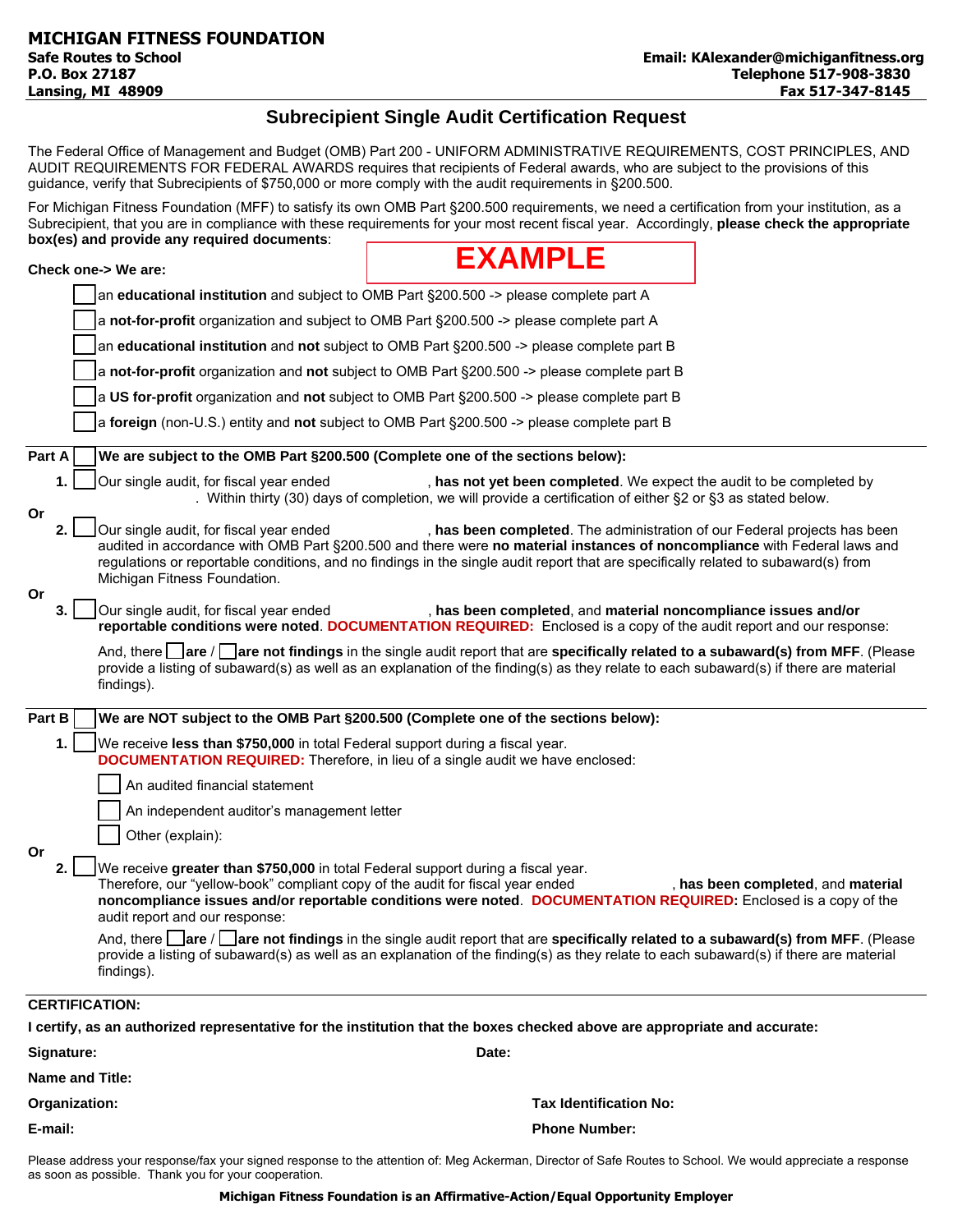Michigan Department Of Transportation 1396 (10/15)

### **REQUEST TO ADD OR UPDATE VENDOR IN CTRAK**

**INSTRUCTIONS:** Please make sure that all *required* fields have the appropriate information. After completing the form, select "Submit Form" to send it directly to Contract Services Division via e-mail. Be sure to clear the form by selecting "Clear Form" after submitting and do not save.

### **FOR CONTRACT ADMINISTRATOR USE ONLY**

| Request to: Add a New Vendor                                                                                                                                                                                                                                         | Update an Existing Vendor                                                                                                                                                                                                                        |
|----------------------------------------------------------------------------------------------------------------------------------------------------------------------------------------------------------------------------------------------------------------------|--------------------------------------------------------------------------------------------------------------------------------------------------------------------------------------------------------------------------------------------------|
| To add a new vendor, please provide the following:                                                                                                                                                                                                                   |                                                                                                                                                                                                                                                  |
| Vendor Name                                                                                                                                                                                                                                                          |                                                                                                                                                                                                                                                  |
| Vendor Type (Required):                                                                                                                                                                                                                                              |                                                                                                                                                                                                                                                  |
| AERO - Aeronautics<br><b>CMCL - Commercial Consultant</b><br>MDIT - MI Dept. of Information Technology<br>MTIC - Maintenance<br><b>REAL</b> - Real Estate<br>TRANS - Transit Agencies (railroads, buses, etc.)<br>OTHR - Vendor that does not fit any category above | <b>BRGA</b> - Bridge Authority<br><b>GVAG</b> - Governmental Agency<br>MPO - Metropolitan Planning Organization<br><b>INPRF – Non-Profit Vendor</b><br><b>RPO</b> - Regional Planning Organization<br>$\Box$ UNIV - University<br><b>EXAMPLE</b> |
|                                                                                                                                                                                                                                                                      |                                                                                                                                                                                                                                                  |
|                                                                                                                                                                                                                                                                      |                                                                                                                                                                                                                                                  |
|                                                                                                                                                                                                                                                                      |                                                                                                                                                                                                                                                  |
|                                                                                                                                                                                                                                                                      |                                                                                                                                                                                                                                                  |
| Phone: ___________________Ext: _________Fax: ______________________E-mail: ___________________________________                                                                                                                                                       |                                                                                                                                                                                                                                                  |
| For Vendor Update, please identity the change(s) below:                                                                                                                                                                                                              |                                                                                                                                                                                                                                                  |
| <b>Submit Form</b>                                                                                                                                                                                                                                                   | <b>Clear Form</b>                                                                                                                                                                                                                                |

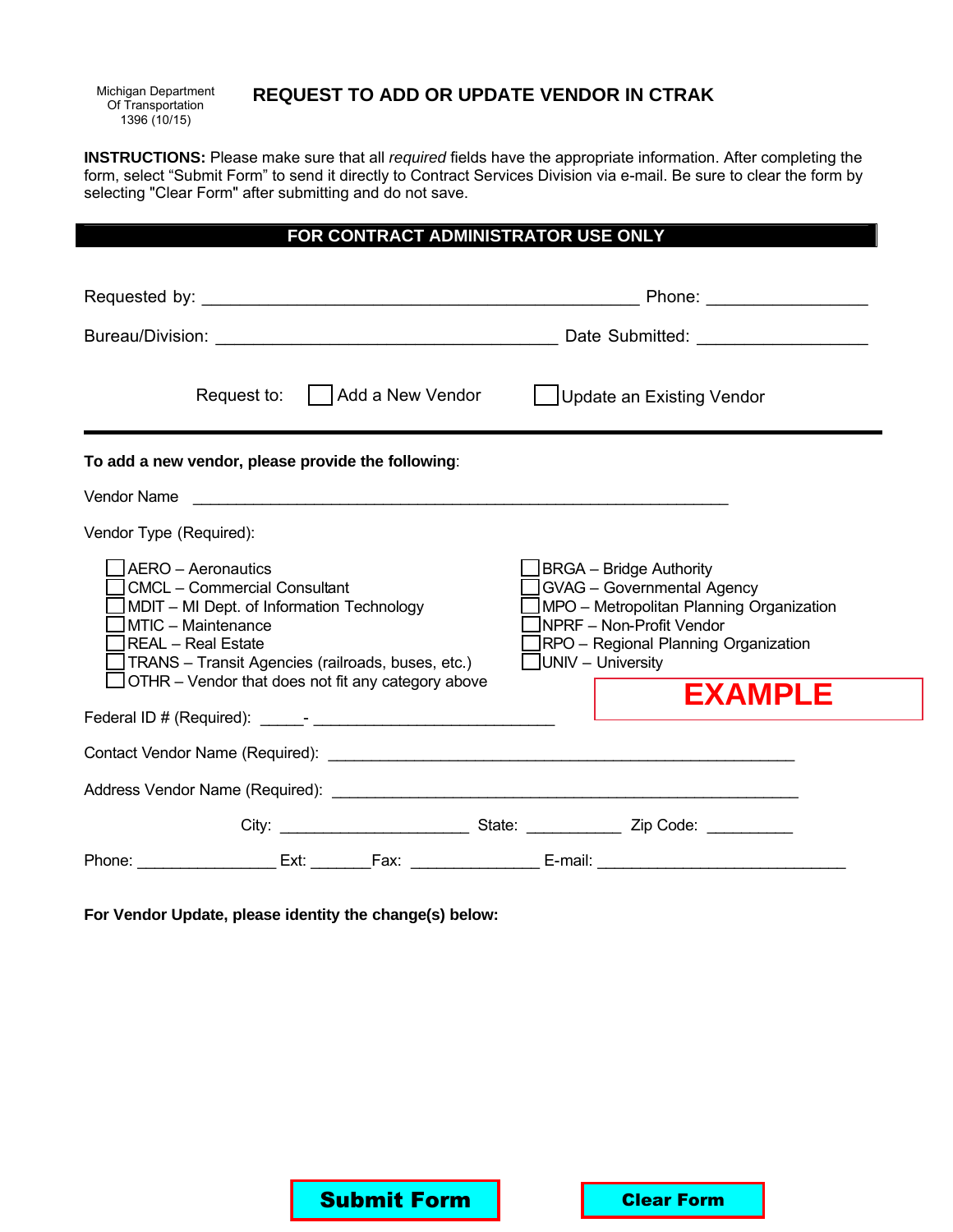### **Safe Routes to School School Non-Infrastructure Invoice**

### School Name(s):

### Fiduciary Name:

| Prime Contract #: 2018-0465 | Billing # (first billing will be 1, etc.):  |  |  |
|-----------------------------|---------------------------------------------|--|--|
| Job #:                      | Billing Period (beginning to end dates):    |  |  |
| Authorization #:            | Cumulative % of Award Activities Completed: |  |  |

| <b>BUDGET CATEGORIES</b><br>(from award summary) | <b>TOTAL</b><br><b>BUDGET</b> | <b>EXPENDED</b><br><b>THIS PERIOD</b> | <b>CUMULATIVE</b><br><b>EXPENDITURES</b> | <b>REMAINING</b><br><b>BALANCE</b> |
|--------------------------------------------------|-------------------------------|---------------------------------------|------------------------------------------|------------------------------------|
| <b>Personnel Expense</b><br>(attach detail)      |                               | \$0.00                                | \$0.00                                   | \$0.00                             |
| <b>Non-personnel Expense</b><br>(attach detail)  |                               | \$0.00                                | \$0.00                                   | \$0.00                             |
| <b>GRAND TOTALS</b>                              | \$0.00                        | \$0.00                                | \$0.00                                   | \$0.00                             |

 Mark this box to acknowledge that documentation of all expenses, including timesheets and other payroll documents, must be kept until the final MDOT audit.

Invoice Completed by:

#### **Check Payable To: Questions and invoice submission:**

City, State, Zip: **Michigan Fitness Foundation** Michigan Fitness Foundation P.O. Box 27187, Lansing, MI 48909 Address: Max Fulkerson, SRTS Contracts Coordinator **Contact Phone:** Fax: (517) 347-8145 Contact Email: **Example 2018** Contact Email: mfulkerson@michiganfitness.org Phone: (517) 908-3832

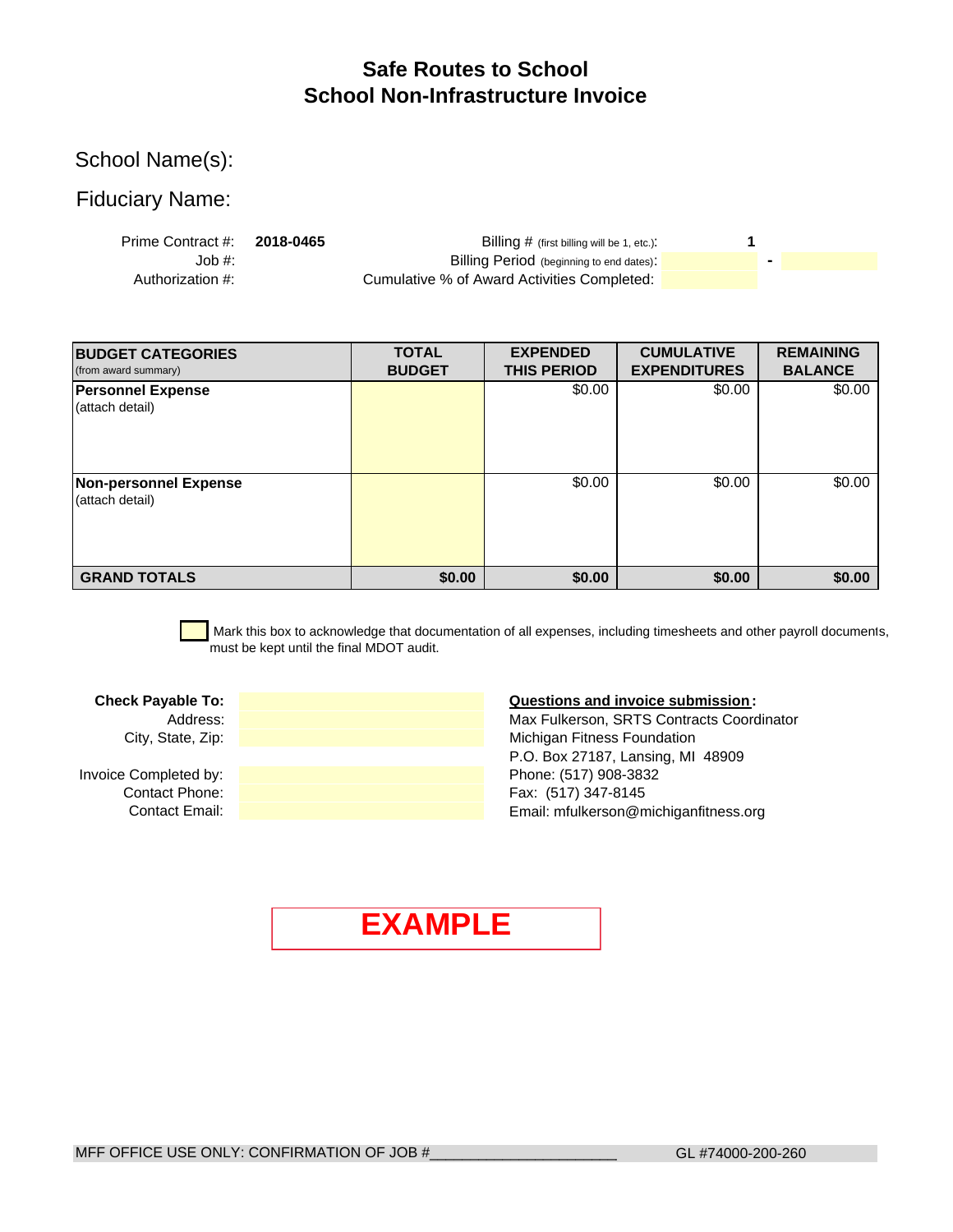### **Safe Routes to School Personnel Expense Detail**

# School Name(s):

|--|

Job #: Authorization #: Prime Contract #: **2018-0465**

**1 -** Billing #: Billing Period:

# of employees this billing: **We are the contract of the state of the contract of the contract of the state of the contract of the contract of the contract of the contract of the contract of the contract of the contract of** 

Mark when personnel complete for Billing 1

 $\Box$ 

| <b>Employee Name</b><br><b>Title</b>                         |            | <b>WORK</b><br><b>PERIOD</b> | <b>HOURS</b>       | <b>HOURLY</b><br>RATE (\$)<br>can overwrite<br>formulas if needed | <b>SALARY</b><br><b>SUBTOTAL</b><br>(Hours x Hourly<br>Rate) | <b>FRINGE</b><br><b>RATE (%)</b><br>can overwrite<br>formulas if needed | <b>FRINGE</b><br><b>SUBTOTAL</b><br>(Salary Subtotal x<br>Fringe Rate) | <b>DIRECT</b><br><b>LABOR</b><br>(Salary + Fringe) |
|--------------------------------------------------------------|------------|------------------------------|--------------------|-------------------------------------------------------------------|--------------------------------------------------------------|-------------------------------------------------------------------------|------------------------------------------------------------------------|----------------------------------------------------|
| Previously billed through:                                   |            |                              |                    |                                                                   | \$0.00                                                       |                                                                         | \$0.00                                                                 | \$0.00                                             |
|                                                              | Date or NA |                              |                    |                                                                   | \$0.00                                                       |                                                                         | \$0.00                                                                 | \$0.00                                             |
|                                                              |            | $\overline{\phantom{a}}$     |                    |                                                                   | \$0.00                                                       |                                                                         | \$0.00                                                                 | \$0.00                                             |
|                                                              |            |                              |                    |                                                                   | \$0.00                                                       |                                                                         | \$0.00                                                                 | \$0.00                                             |
|                                                              |            |                              |                    |                                                                   | \$0.00                                                       |                                                                         | \$0.00                                                                 | \$0.00                                             |
| Add/remove rows: see<br>cell in last row with $\blacksquare$ |            | <b>INDIVIDUAL TOTALS</b>     |                    |                                                                   | \$0.00                                                       |                                                                         | \$0.00                                                                 | \$0.00                                             |
|                                                              |            |                              | <b>TOTAL HOURS</b> |                                                                   | <b>TOTAL SALARIES</b>                                        |                                                                         | <b>TOTAL FRINGES</b>                                                   |                                                    |

|                     | <b>TOTAL HOURSI</b> | <b>TOTAL SALARIES</b> | <b>TOTAL FRINGES</b> |
|---------------------|---------------------|-----------------------|----------------------|
| <b>GRAND TOTALS</b> |                     | \$0.00                | \$0.00               |
|                     |                     |                       |                      |

**TOTAL PERSONNEL: \$0.00**

**EXAMPLE**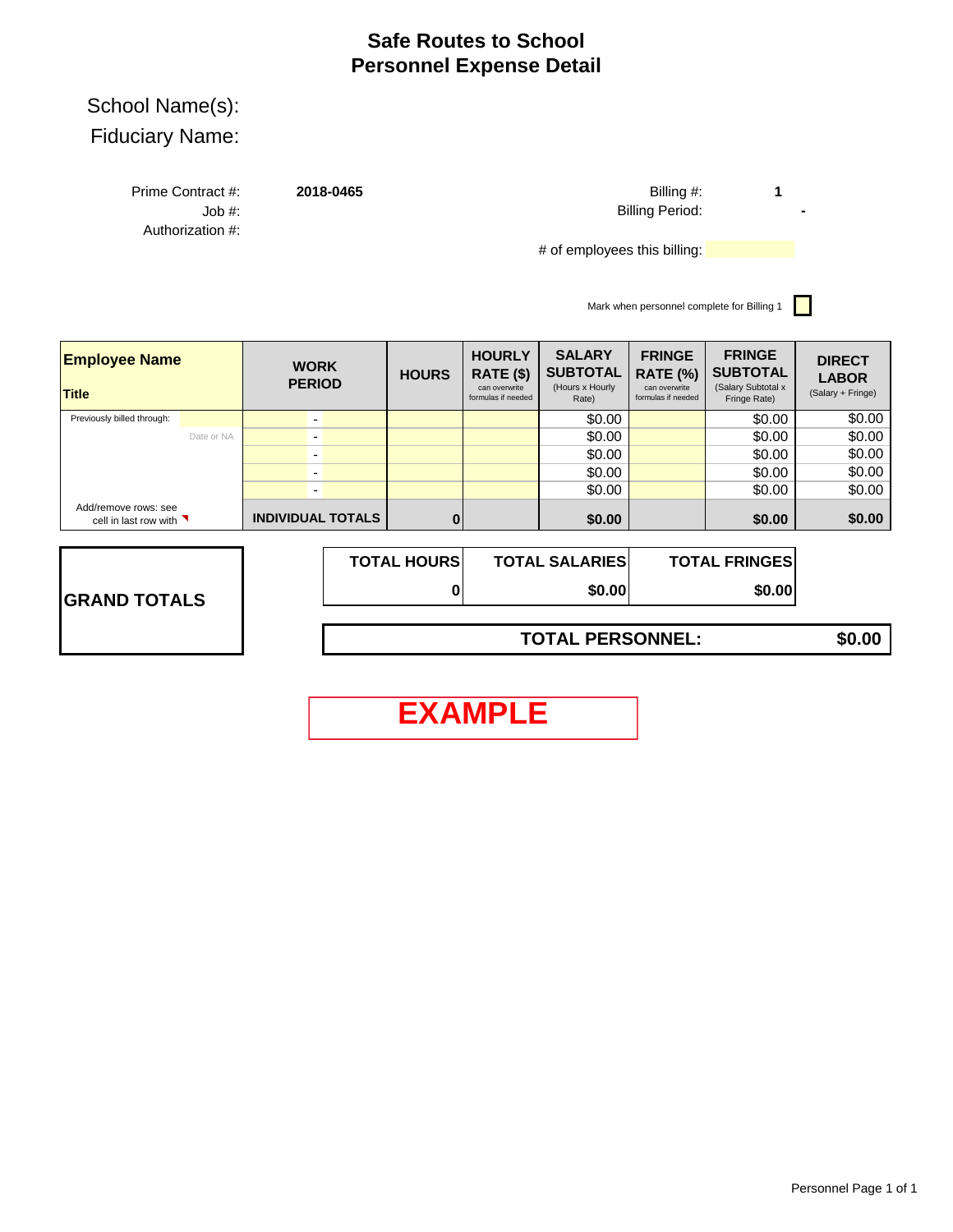### **Safe Routes to School Non-Personnel Expense Detail**

### School Name(s):

### Fiduciary Name:

Authorization #:

Prime Contract #: **2018-0465 1** Job #: **-** Billing Period: Billing #:

Mark when done entering expenses for Billing 1

| <b>BUDGET LINE ITEM</b><br>(from award summary) | <b>DESCRIPTION OF ITEMS/PURPOSE</b> | <b>STORE/VENDOR</b><br><b>NAME</b> | <b>AMOUNT</b> |
|-------------------------------------------------|-------------------------------------|------------------------------------|---------------|
|                                                 |                                     |                                    |               |
|                                                 |                                     |                                    |               |
|                                                 |                                     |                                    |               |
|                                                 |                                     |                                    |               |
|                                                 |                                     |                                    |               |
|                                                 |                                     |                                    |               |
|                                                 |                                     |                                    |               |
|                                                 |                                     |                                    |               |
|                                                 |                                     |                                    |               |
|                                                 | <b>EXAMPLE</b>                      |                                    |               |
|                                                 |                                     |                                    |               |
|                                                 |                                     |                                    |               |
|                                                 |                                     |                                    |               |
|                                                 |                                     |                                    |               |
|                                                 |                                     |                                    |               |
|                                                 |                                     |                                    |               |
|                                                 |                                     |                                    |               |
|                                                 |                                     |                                    |               |
|                                                 |                                     |                                    |               |
|                                                 |                                     |                                    |               |
|                                                 |                                     |                                    |               |
|                                                 |                                     |                                    |               |
|                                                 |                                     |                                    |               |
|                                                 |                                     |                                    |               |
|                                                 |                                     |                                    |               |
|                                                 |                                     |                                    |               |
|                                                 |                                     |                                    |               |
|                                                 |                                     |                                    |               |
|                                                 |                                     |                                    |               |
|                                                 |                                     | <b>TOTAL EXPENSES</b>              | \$0.00        |

### **Notes**

- 1) Copies of receipts/invoices for all expenses must be attached to this document.
- 2) Travel expenses, including mileage Travel Summary Form(s) must be attached.
- 3) Copy/printing expenses must indicate the number of copies and the cost per copy in the description.
- 4) Refreshment or other food/beverage expenses completed Meeting Summary Form(s) must be attached.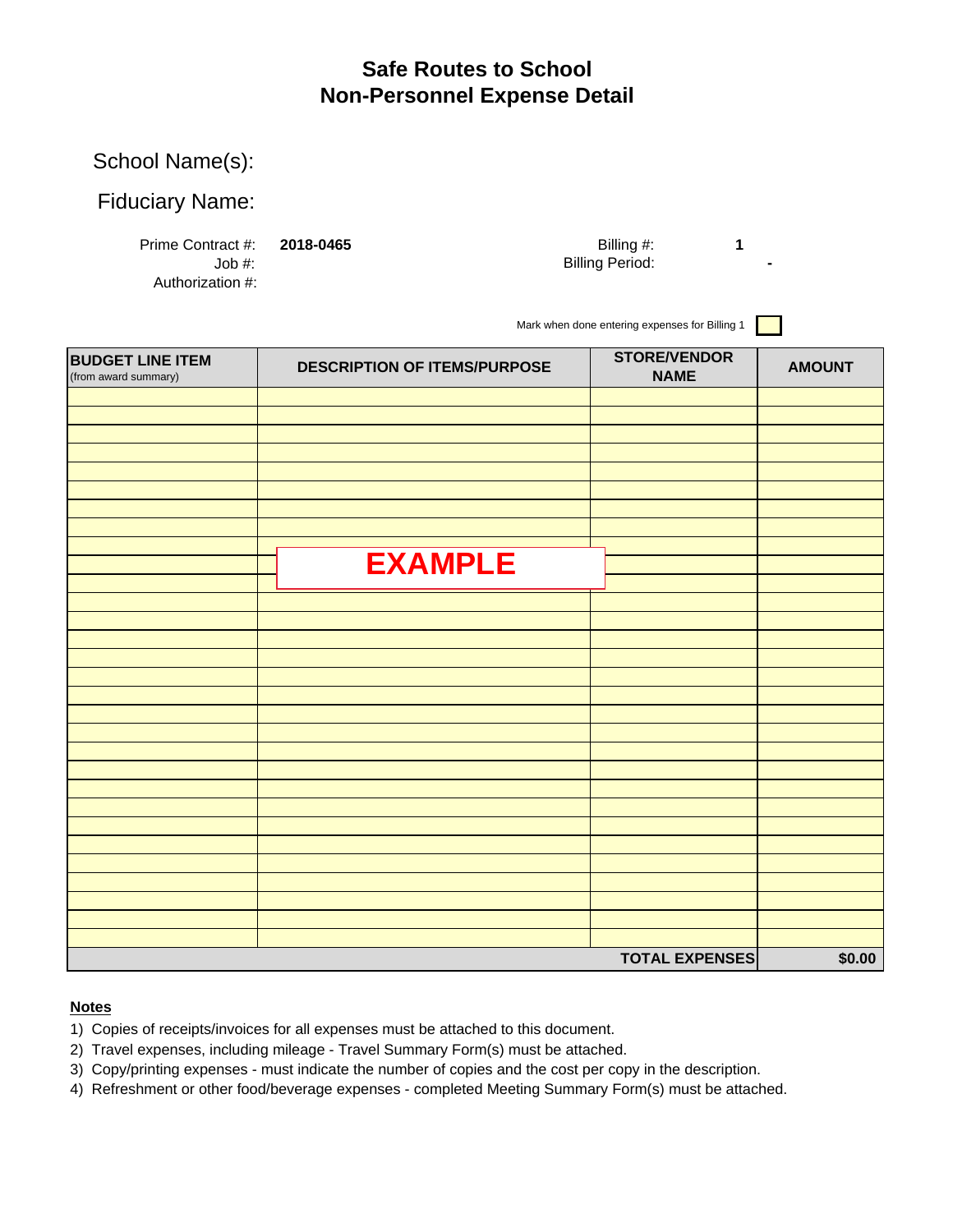# **Safe Routes to School Meeting Summary Form**

*Please complete a separate form for each meeting or activity where food was served.*

| <b>School Name(s):</b>                    |                                 |   |  |
|-------------------------------------------|---------------------------------|---|--|
| <b>Fiduciary Name:</b><br>(if not school) |                                 |   |  |
| <b>Meeting Date:</b>                      | <b>Meeting Start/End Times:</b> | ٠ |  |
| <b>Meeting Location:</b>                  |                                 |   |  |
| <b>Meeting Purpose:</b>                   |                                 |   |  |

Mark this box when form complete

| <b>Receipt</b><br><b>Date</b> | <b>Store/Vendor</b><br><b>Name</b> | <b>Description of Refreshments/Meal Served</b> | <b>Amount</b> |
|-------------------------------|------------------------------------|------------------------------------------------|---------------|
|                               |                                    | <b>EXAMPLE</b>                                 |               |
|                               |                                    |                                                |               |
|                               |                                    |                                                |               |

| <b>Total Food Cost</b>                                    |  |
|-----------------------------------------------------------|--|
| # of Attendees (or # Expected for Which Food was Planned) |  |
| <b>Cost Per Person</b>                                    |  |

| 'es | No. |
|-----|-----|
|     |     |

*If unsure, consult SRTS Allowable Expenses for Food and Mileage document.*  **Is the cost per person equal to or below the allowable amount?**